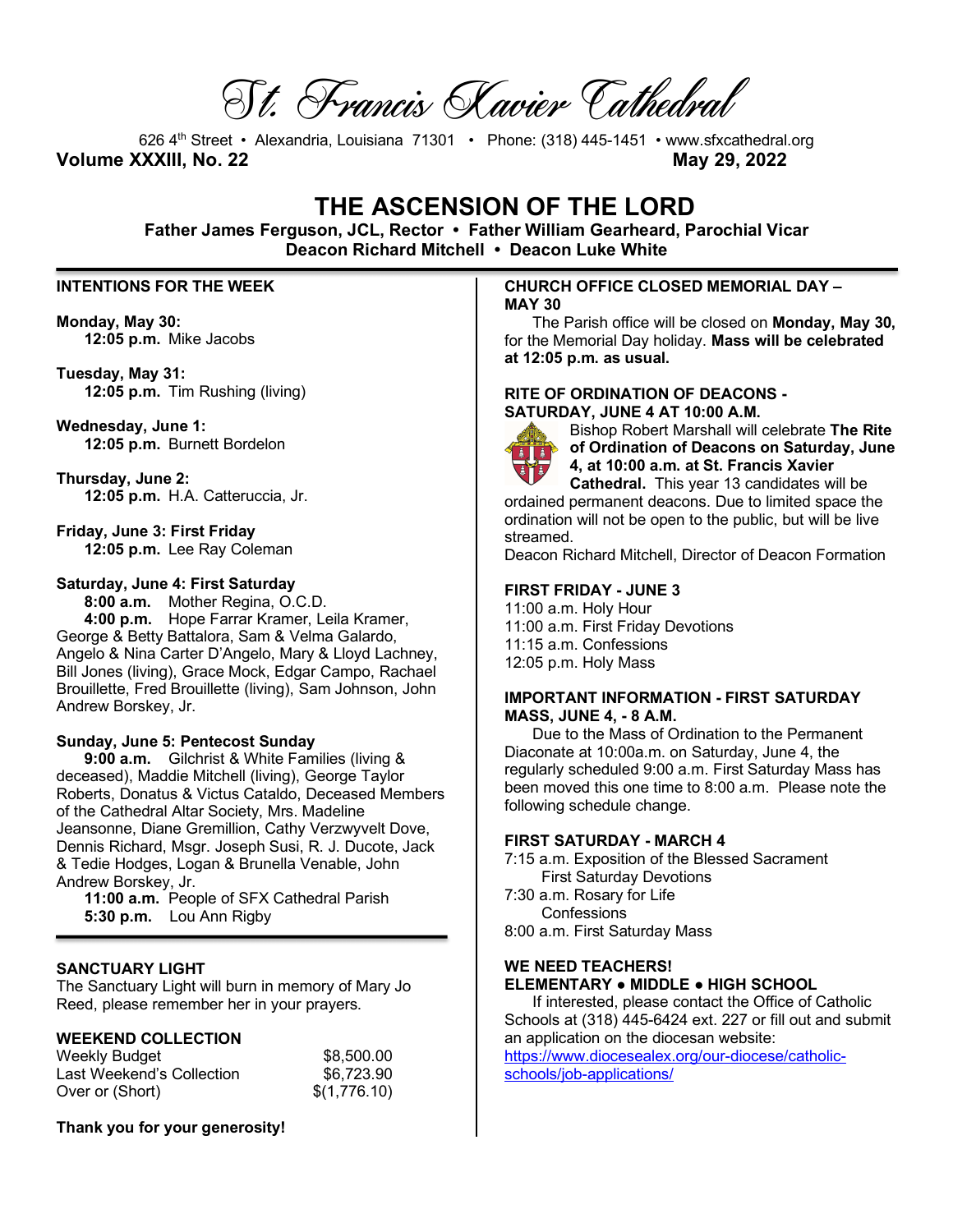### **FOR THOSE WHO HAVE DIED AND THE CONSOLATION OF THEIR FAMILIES:**

John Andrew Borskey, Jr.

## **ANNUAL DIOCESAN APPEAL 2022**



The Annual Diocesan Appeal gives us an opportunity for us to unite with all Catholics in the Diocese to share our blessings and to show our concern for one another. Your gift is

particularly important, regardless of size, and is vital to the success of the Appeal. If you have not done so already, please prayerfully consider what you can contribute to the ADA.

**The goal for St. Francis Xavier Cathedral this year is \$36,785.00. Pledges to date: \$55, 185.10**

# **SPECIAL COLLECTION - MAY 29 CATHOLIC COMMUNICATIONS CAMPAIGN**

This week our special collection supports the Catholic Communication Campaign. This campaign engages and builds Catholic communities in the United States and developing countries using the internet, television, radio, and print media. Half of the money collected remains here in the Diocese of Alexandria to fund local communications efforts. Your support helps spread the Gospel message! To learn more, visit www.usccb.org/ccc.

#### **SPECIAL COLLECTION – RESTORATION FUND JUNE 4 & JUNE 5**

The monthly collection for the Restoration Fund will be taken up **Saturday, June 4 and Sunday, June 5.**  Your continued support and generosity is deeply appreciated.

#### **BIRTHDAYS – May 9 – June 4**

Priscilla Babin, Benny Bellino, Taylor Cameron, Dorothy Deville, Dale DeWitt, James Gootee, Kelley Anne Haise, Bryan Hearn, Bobbie Maddox, Nora Schneider, Janet Wellan, Daniel Yerby, Rev. Ronald Mathews, June 4

# **NECROLOGY – May 29 – June 4**

| Msgr. John C. Marsh      | +May 29, 1975  |
|--------------------------|----------------|
| Rev. Thomas A. Watt      | +May 30, 1977  |
| Msgr. Russell J. Ritchie | +June. 3, 1993 |

# **PRAY FOR OUR DEACON ASPIRANTS**

Jason Lavergne and Alex Mangini

### **FLOCKNOTES AND LIVE-STREAMING**

Flocknotes is an email and text message application that allows you to receive news and information from the CathedralYou can sign up to receive the weekly bulletin and the Sunday Mass Liturgy Guide, plus receive other notifications from the church.

If you are interested in receiving information via this platform, please go to flocknote.com and search either by City (Alexandria) or the Zip Code (71301) and sign up there. You can unsubscribe anytime. If you have any questions or need assistance with getting set up, please send an email to Deacon Richard Mitchell at dcnmitchell@diocesealex.org. Try it out! Stay connected!

#### **FOR OUR MILITARY**

 *If members of your family have been called to active military duty, or are already on active duty, please let us know, and we will place their names for prayer in the church bulletin. Please call the church secretary at telephone 445-1451, ext. 14, or you may email her at aryder@parish.diocesealex.org.* Known military are:

 Known military are: Gerard A. Abair, Jr., Brent Marcus Barbour, Byron P. Barbour, Quincy Bordelon, Kevin Burnett, Delaney Byard, James Domzalski, II, Andrew Hill, Kenneth Jeansonne, Jeffrey Kelso, Chad McCann, Co. G-2-238, Evan Nugent, Simon Pelto, Kaneon Rachal, Matthew Raines, Kevin Rainesie

#### **PRAYERS FOR THE SICK**

Sharon Andrew, Fred Brouillette, Daisy Bynog, Carol & Bob Brossett, Janice Brossett, Patrick Charles, Willis Coco, Barbara Cole, Wayne Cole, Alfred Cook, Jr., Kathy Cumella, Brenda Ducote, Cecile Ducote, Norris Ducote, Cathy Grant, Darlene Gremillion, Rosemary Gremillion, Brenda Hardee, Carolyn Harger, Anna Hooper, Clara Hubbard, Patrick Jones, Cody & Scott Lachney, Pam Lloyd, Audrey Luczak, Melissa McGlothlin, Peggy McNeely, Clyde Peterson, Diane Rabalais, Jimmie Sanchez, Kemal Sanli, Stephen V. Waters, Kitty Wislon, Lee Arthur Wilson, Leonard Wilson, Tony Wilson, Jim Domzalski, Sr.

# **ADVERTISER FOR THE WEEK**

**AUBIN LAW FIRM A PROFESSIONAL CORPORATION Terry Aubin Personal Injury & Family Law 3600 Jackson St. Ste. 107 318-561-7000 Lisa.campo@american-national.com**

**We appreciate our advertisers and encourage your patronage.**